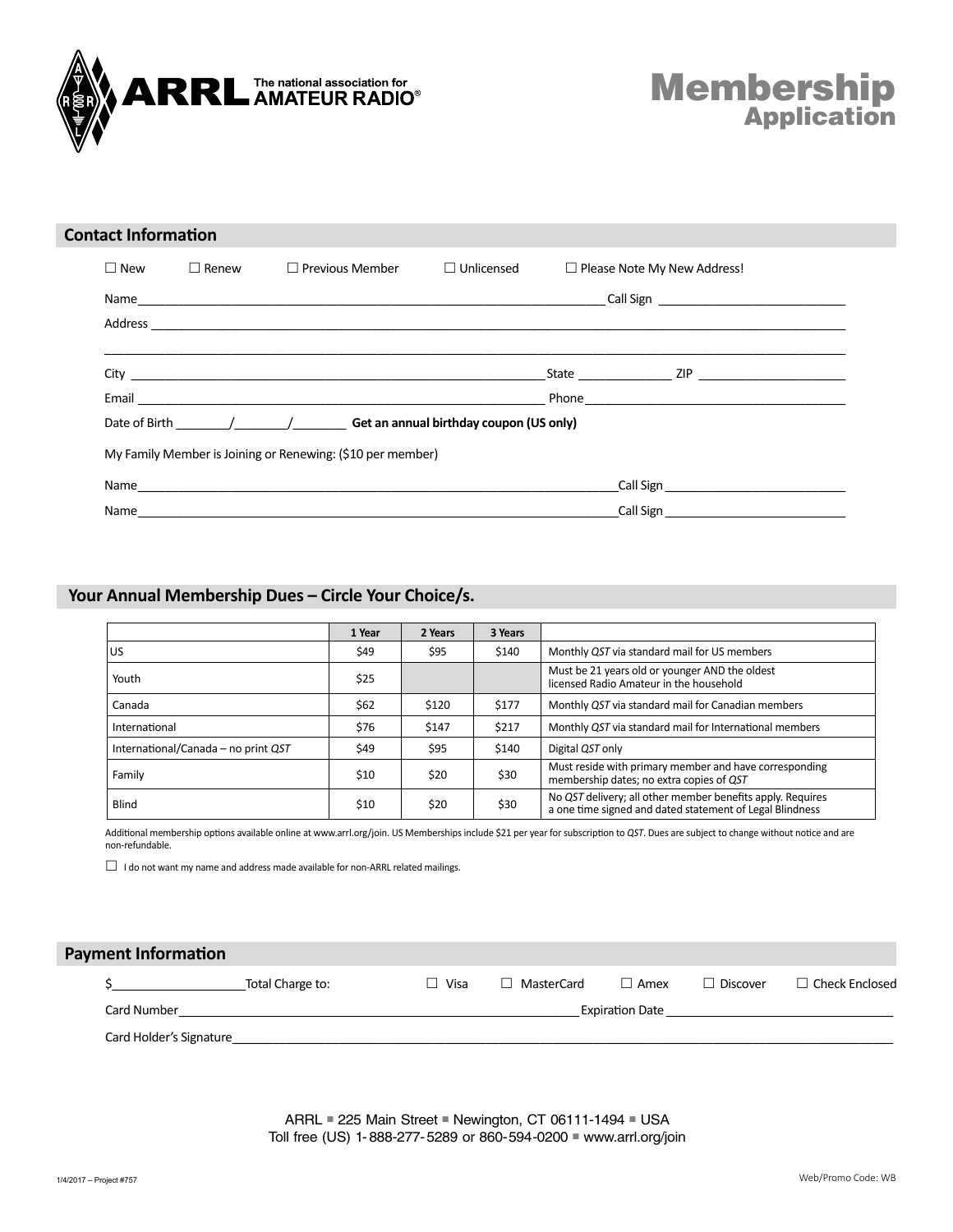# STUDENTS. JOIN ARRL

ARRL is your place for access to the latest developments in radio electronics and Amateur Radio public service. Further your own interests in wireless communications. Connect with other students. Meet professionals whose careers have been influenced by being a ham radio operator. Join us!

## **Students Get All ARRL Membership Benefits**

- *QST* magazine youth members get the printed edition mailed to your home or college address every month!
- *QST* digital edition all members can access the current issue and archive from the web and apps.
- Free E-Newsletters choose the weekly ARRL Letter, and news about current satellites, sunspots, radiosport, and emergency communications.
- Trusted product and equipment reviews get the best radio gear and antennas!
- E-mail Forwarding Service your own **arrl.net** email forwarding address.
- Technical Information Service you've got questions? We've got answers by phone and email.

…and more!

### Student Membership Application

|                                                                                                                                                               | Unlicensed |                                                  |                                                                                                                                                                                                                                                                                                                                                                                                                                                                                                                                                                                  |                                                                                                                                                                                                                                                                                                                                                                                                                                                                                                                                                                   |  |  |  |
|---------------------------------------------------------------------------------------------------------------------------------------------------------------|------------|--------------------------------------------------|----------------------------------------------------------------------------------------------------------------------------------------------------------------------------------------------------------------------------------------------------------------------------------------------------------------------------------------------------------------------------------------------------------------------------------------------------------------------------------------------------------------------------------------------------------------------------------|-------------------------------------------------------------------------------------------------------------------------------------------------------------------------------------------------------------------------------------------------------------------------------------------------------------------------------------------------------------------------------------------------------------------------------------------------------------------------------------------------------------------------------------------------------------------|--|--|--|
|                                                                                                                                                               |            |                                                  |                                                                                                                                                                                                                                                                                                                                                                                                                                                                                                                                                                                  |                                                                                                                                                                                                                                                                                                                                                                                                                                                                                                                                                                   |  |  |  |
|                                                                                                                                                               |            |                                                  |                                                                                                                                                                                                                                                                                                                                                                                                                                                                                                                                                                                  |                                                                                                                                                                                                                                                                                                                                                                                                                                                                                                                                                                   |  |  |  |
|                                                                                                                                                               |            |                                                  |                                                                                                                                                                                                                                                                                                                                                                                                                                                                                                                                                                                  |                                                                                                                                                                                                                                                                                                                                                                                                                                                                                                                                                                   |  |  |  |
|                                                                                                                                                               |            |                                                  |                                                                                                                                                                                                                                                                                                                                                                                                                                                                                                                                                                                  |                                                                                                                                                                                                                                                                                                                                                                                                                                                                                                                                                                   |  |  |  |
|                                                                                                                                                               |            |                                                  |                                                                                                                                                                                                                                                                                                                                                                                                                                                                                                                                                                                  |                                                                                                                                                                                                                                                                                                                                                                                                                                                                                                                                                                   |  |  |  |
|                                                                                                                                                               |            |                                                  |                                                                                                                                                                                                                                                                                                                                                                                                                                                                                                                                                                                  |                                                                                                                                                                                                                                                                                                                                                                                                                                                                                                                                                                   |  |  |  |
|                                                                                                                                                               |            |                                                  |                                                                                                                                                                                                                                                                                                                                                                                                                                                                                                                                                                                  |                                                                                                                                                                                                                                                                                                                                                                                                                                                                                                                                                                   |  |  |  |
|                                                                                                                                                               |            |                                                  |                                                                                                                                                                                                                                                                                                                                                                                                                                                                                                                                                                                  |                                                                                                                                                                                                                                                                                                                                                                                                                                                                                                                                                                   |  |  |  |
| <b>OR</b><br>Must be 21 years old or younger AND the<br>oldest licensed Amateur in the household (US only).<br>Includes monthly magazine - print and digital! |            |                                                  |                                                                                                                                                                                                                                                                                                                                                                                                                                                                                                                                                                                  | Must reside with a Primary Member and have corresponding<br>membership dates. One monthly issue of QST per family is<br>mailed to the Primary Member.                                                                                                                                                                                                                                                                                                                                                                                                             |  |  |  |
|                                                                                                                                                               |            |                                                  |                                                                                                                                                                                                                                                                                                                                                                                                                                                                                                                                                                                  |                                                                                                                                                                                                                                                                                                                                                                                                                                                                                                                                                                   |  |  |  |
|                                                                                                                                                               |            |                                                  |                                                                                                                                                                                                                                                                                                                                                                                                                                                                                                                                                                                  |                                                                                                                                                                                                                                                                                                                                                                                                                                                                                                                                                                   |  |  |  |
|                                                                                                                                                               |            |                                                  |                                                                                                                                                                                                                                                                                                                                                                                                                                                                                                                                                                                  |                                                                                                                                                                                                                                                                                                                                                                                                                                                                                                                                                                   |  |  |  |
|                                                                                                                                                               |            |                                                  |                                                                                                                                                                                                                                                                                                                                                                                                                                                                                                                                                                                  |                                                                                                                                                                                                                                                                                                                                                                                                                                                                                                                                                                   |  |  |  |
| $\Box$ Visa                                                                                                                                                   | MasterCard | Amex                                             | Discover                                                                                                                                                                                                                                                                                                                                                                                                                                                                                                                                                                         | <b>Check Enclosed</b>                                                                                                                                                                                                                                                                                                                                                                                                                                                                                                                                             |  |  |  |
|                                                                                                                                                               |            |                                                  |                                                                                                                                                                                                                                                                                                                                                                                                                                                                                                                                                                                  |                                                                                                                                                                                                                                                                                                                                                                                                                                                                                                                                                                   |  |  |  |
|                                                                                                                                                               |            |                                                  |                                                                                                                                                                                                                                                                                                                                                                                                                                                                                                                                                                                  |                                                                                                                                                                                                                                                                                                                                                                                                                                                                                                                                                                   |  |  |  |
|                                                                                                                                                               |            | Discounted Student Membership Dues - choose one: | If you do not wish your name and address made available for non-ARRL related mailings, please check this box<br>Card Number and Security and Security and Security and Security and Security and Security and Security and Security and Security and Security and Security and Security and Security and Security and Security and Security an<br>Card Holder's Signature experience of the state of the state of the state of the state of the state of the state of the state of the state of the state of the state of the state of the state of the state of the state of th | School name, city, and state state and state and state and state and state and state and state and state and state<br>Family Member - \$10.\$49 per year<br>Call Sign and the contract of the contract of the contract of the contract of the contract of the contract of the contract of the contract of the contract of the contract of the contract of the contract of the contract of<br>US Memberships include \$21 per year for subscription to QST. Dues are subject to change without notice and are non-refundable.<br>Expiration Date <b>Expiration</b> |  |  |  |

### Return application by mail or email. Thank you!

**Toll free (US) 1-888-277-5289 or 860-594-0200** ■ **email membership@arrl.org ARRL** ■ **225 Main Street** ■ **Newington, CT 06111-1494** ■ **USA**